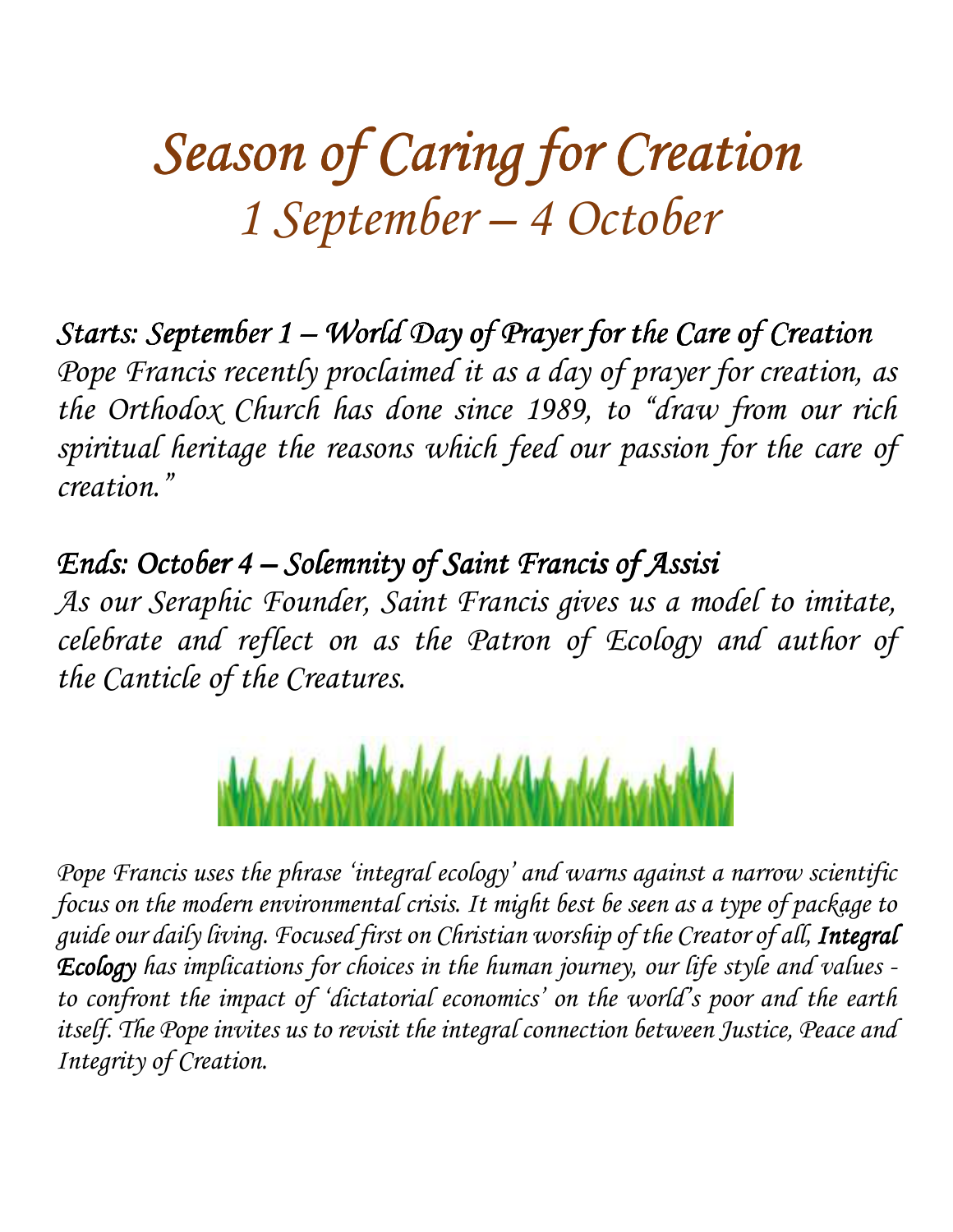# **Week One: September 1 – 6**



*Most High, all powerful, good Lord, Yours are the praises, the glory, the honor, and all blessing.* 

*To You alone, Most High, do they belong, and no man is worthy to mention Your name.* 

*Be praised, my Lord, through all your creatures, especially through my lord Brother Sun, who brings the day; and you give light through him.* 

*And he is beautiful and radiant in all his splendor! Of you, Most High, he bears the likeness.* 

- **Call to Prayer**: All-powerful God, you are present in the whole universe and in the smallest of your creatures. You embrace with your tenderness all that exists. Pour out upon us the power of your love, that we may protect life and beauty. Encourage us in our struggle for justice, love and peace. We thank you for being with us each day. In Jesus' name we pray. Amen**.**
- **Reading**:The human environment and the natural environment deteriorate together; we cannot adequately combat environmental degradation unless we attend to causes related to human and social degradation. In fact, the deterioration of the environment and of society affects the most vulnerable people on the planet: "Both everyday experience and scientific research show that the gravest effects of all attacks on the environment are suffered by the poorest". (Laudato Si #48)

## *Moment of Contemplation... (Take some time in silence...)*

*"Our common home is like a sister with whom we share our life and a beautiful mother who opens her arms to embrace us."* (Pope Francis)

**Reflection Question**: What is the violence I do towards the environment – in what I do and in what I fail to do?

"*Cultivating and caring for creation means nurturing the world with responsibility and transforming it into a garden, a habitable place for everyone*." (Pope Francis, World Environmental Day Homily, 2013)

**Prayer for the Week:** All-powerful God, Fill us with peace, that we may live as brothers and sisters, harming no one. O God of the poor, help us to rescue the abandoned and forgotten of this earth, so precious in your eyes. Through Christ our Lord. Amen**.**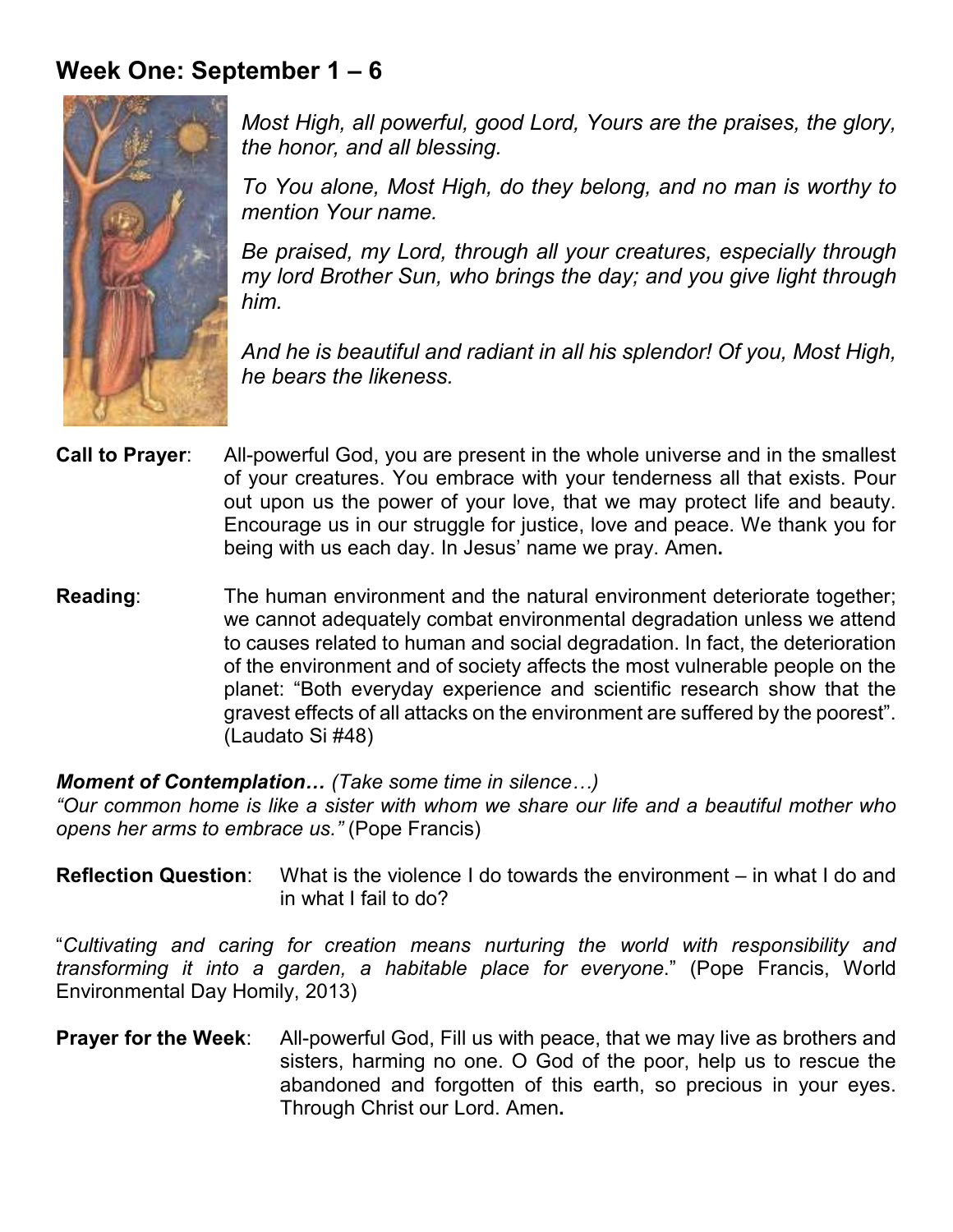## **Week Two: September 7 – 13**



*Praise be You, my Lord, through Sister Moon and the stars, in heaven you formed them clear and precious and beautiful.* 

*Praised be You, my Lord, through Brother Wind, and through the air, cloudy and serene, and every kind of weather through which You give sustenance to Your creatures.* 



- **Call to Prayer**: All-powerful God, you are present in the whole universe and in the smallest of your creatures. You embrace with your tenderness all that exists. Pour out upon us the power of your love, that we may protect life and beauty. Encourage us in our struggle for justice, love and peace. We thank you for being with us each day. In Jesus' name we pray. Amen**.**
- **Reading**:My soul proclaims the greatness of the Lord; my spirit rejoices in God my savior. For he has looked upon his handmaid's lowliness; behold, from now on will all ages call me blessed. The Mighty One has done great things for me, and holy is his name. His mercy is from age to age to those who fear him. He has shown might with his arm, dispersed the arrogant of mind and heart. He has thrown down the rulers from their thrones but lifted up the lowly. The hungry he has filled with good things; the rich he has sent away empty. He has helped Israel his servant, remembering his mercy, according to his promise to our fathers, to Abraham and to his descendants forever. (Luke 1: 46-55)

### *Moment of Contemplation... (Take some time in silence...)*

*"The earth is the Lord's and all it holds, the world and those who dwell in it. For he founded it on the seas, established it over the rivers.*" (Psalm 24:1-2)

**Reflection Question:** How can I show mercy to my brothers and sisters and all of creation?

- **Action for the Week:** Consider Meatless Mondays think about the benefits of abstaining another day from meat for yourself and for the environment.
- **Prayer for the Week:** All-powerful God, Bring healing to our lives, that we may protect the world and not prey on it, that we may sow beauty, not pollution and destruction. Through Christ our Lord. Amen.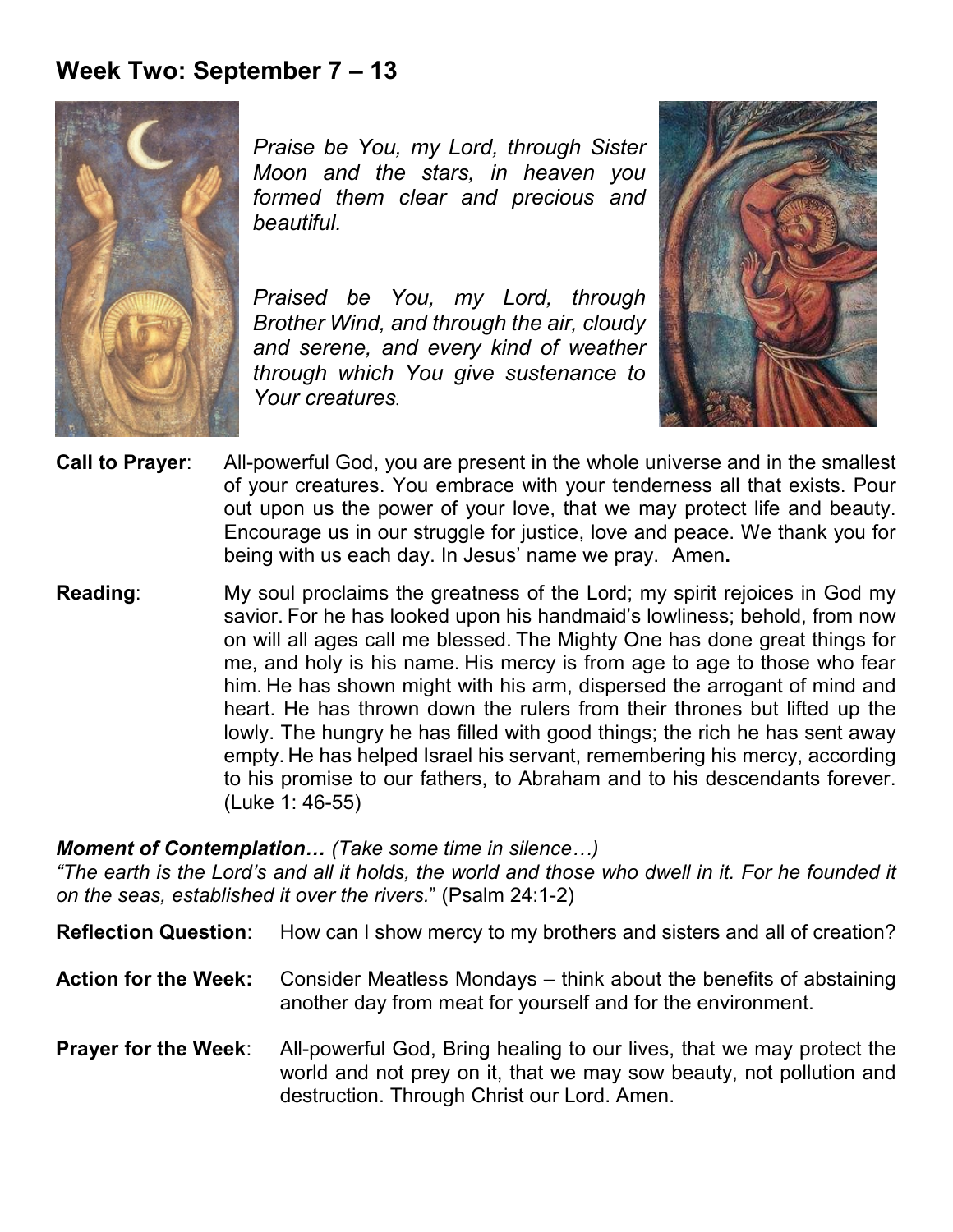## **Week Three: September 14 – 20**



*Praised be You, my Lord, through Sister Water, which is very useful and humble and precious and chaste.* 

*Praised be You, my Lord, through Brother Fire, through whom you light the night and he is beautiful and playful and robust and strong.* 



- **Call to Prayer**: All-powerful God, you are present in the whole universe and in the smallest of your creatures. You embrace with your tenderness all that exists. Pour out upon us the power of your love, that we may protect life and beauty. Encourage us in our struggle for justice, love and peace. We thank you for being with us each day. In Jesus' name we pray. Amen.
- **Reading**:Prior to the cauterizing of the veins between Francis' eyes and ears, he spoke thus to the fire: 'My brother fire, that surpasses all other things in beauty, the Most High created you strong, beautiful, and useful. Be kind to me in this hour, be courteous. For I have loved you in the past in the Lord. I beseech the great Lord who made you that he temper your heat now so that I may bear it when you burn me gently.' When his prayer was ended, he made the sign of the cross over the fire and then remained fearless. (Adapted from Celano, Second Life of St. Francis)

# *Moment of Contemplation... (Take some time in silence...)*

*"As the deer longs for streams of water, so my soul longs for you, O God." (Psalm 42:2)* 

**Reflection Question**: What would I be willing to bless that I have previously feared or scorned?

*Think about the precious wonder of water – from your Baptism to the shower you took this morning. Thank God for this gift and ask the Holy Spirit to help you to be a good steward of the gifts that reveal God's love for us.* 

**Prayer for the Week:** All-powerful God, Touch the hearts of those who look only for gain at the expense of the poor and the earth. Through Christ our Lord. Amen.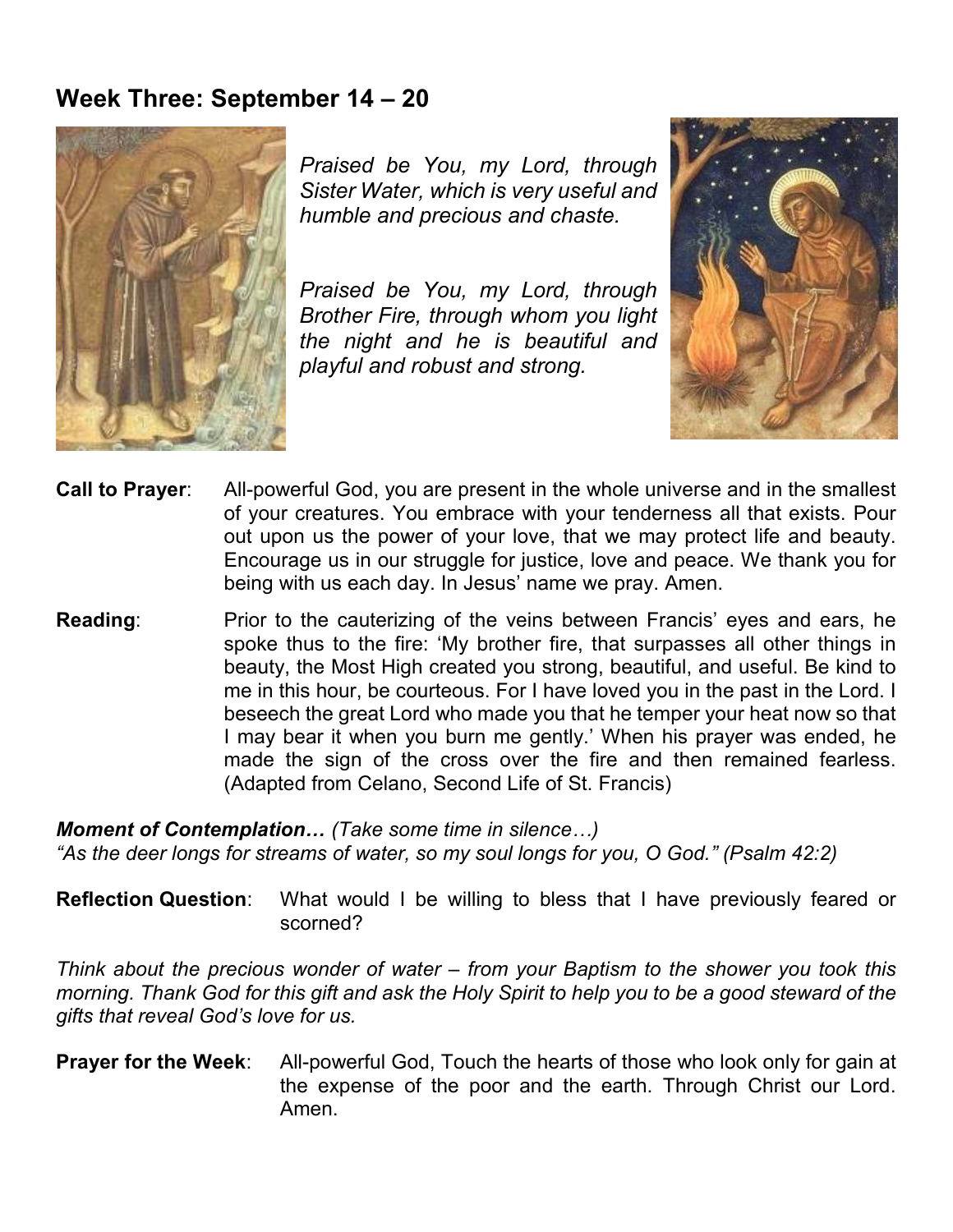# **Week Four: September 21 – 27**



*Praised be You, my Lord, through Sister Mother Earth, who sustains us and governs us and who produces varied fruits with colored flowers and herbs.* 

*Praised be You, my Lord, through those who give pardon for Your love, and bear infirmity and tribulation.* 

*Blessed are those who endure in peace for by You, Most High, they shall be crowned.* 

- **Call to Prayer**: All-powerful God, you are present in the whole universe and in the smallest of your creatures. You embrace with your tenderness all that exists. Pour out upon us the power of your love, that we may protect life and beauty. Encourage us in our struggle for justice, love and peace. We thank you for being with us each day. In Jesus' name we pray. Amen.
- **Reading**:One day Francis was filled with joy because he was beginning to enjoy God in all creatures. He went through the streets singing and inviting everyone to sing along with him. Then he came upon an almond tree, and he said, 'Brother Almond, speak to me of God,' And the almond tree blossomed. (From a legend of St. Francis)

### *Moment of Contemplation... (Take some time in silence...)*

*"Blessed are the meek, for they will inherit the earth& Blessed are the peacemakers, for they will be called sons of God*.*" (Matthew 5: 5, 9)* 

- **Reflection Question:** How can I demonstrate being meek towards God's created Earth?
- **Action for the Week:** *Embrace the silence this week. Turn off everything unnecessary. Reflect on God's glory in Creation: The heavens are telling the glory of God; and the firmament proclaims his handiwork."*
- **Prayer for the Week:** All-powerful God, Teach us to discover the worth of each thing, to be filled with awe and contemplation, to recognize that we are profoundly united with every creature as we journey towards your infinite light. Through Christ our Lord. Amen.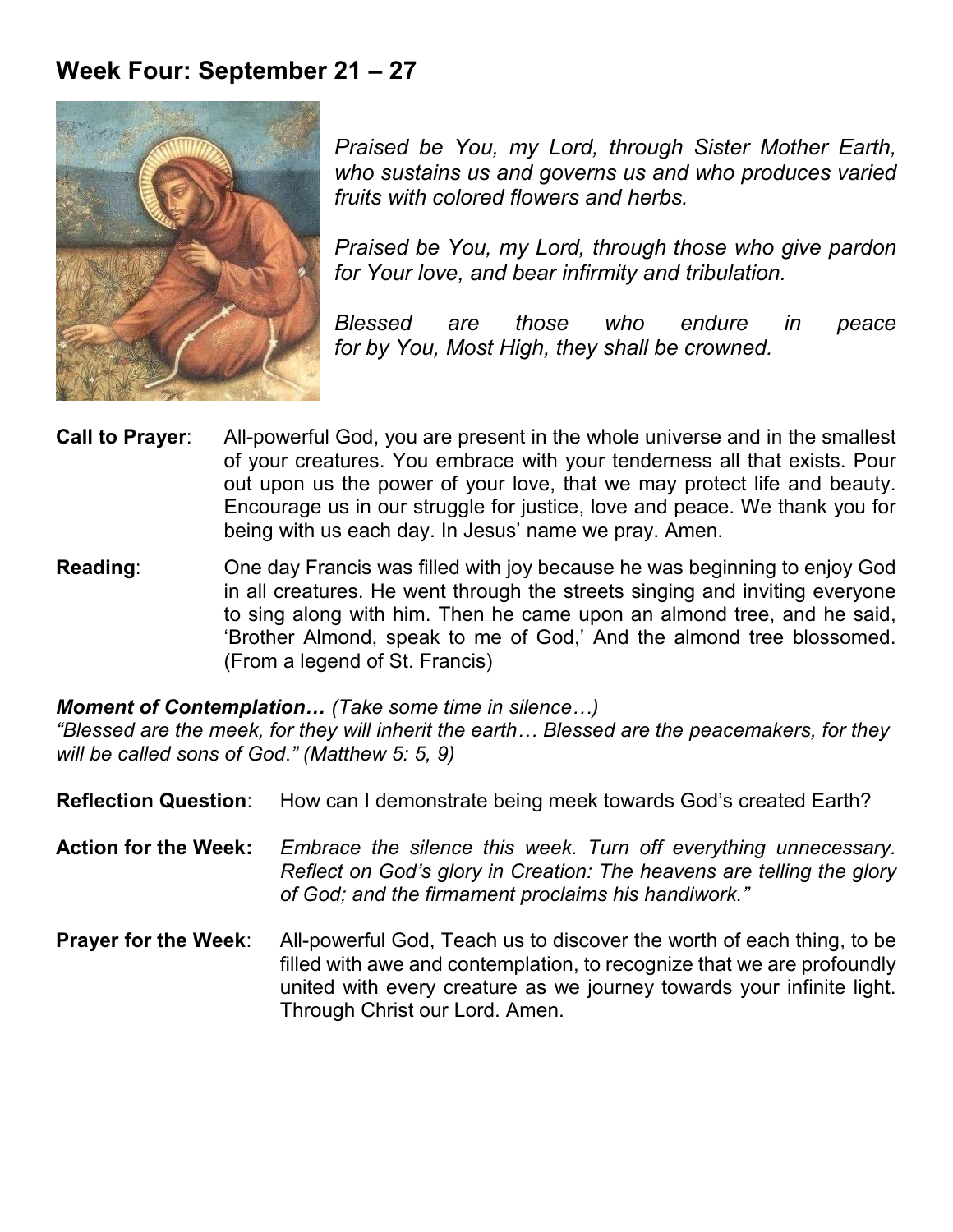# **Week Five: September 28 – October 4**



*Praised be You, my Lord, through our Sister Bodily Death, from whom no living man can escape.* 

*Woe to those who die in mortal sin. Blessed are those whom death will find in Your most holy will, for the second death shall do them no harm.* 

*Praise and bless my Lord, and give Him thanks and serve Him with great humility.* 

- **Call to Prayer**: All-powerful God, you are present in the whole universe and in the smallest of your creatures. You embrace with your tenderness all that exists. Pour out upon us the power of your love, that we may protect life and beauty. Encourage us in our struggle for justice, love and peace. We thank you for being with us each day. In Jesus' name we pray. Amen.
- **Reading**:Mindful that they are bearers of peace which must be built up unceasingly, they should seek out ways of unity and fraternal harmony through dialogue, trusting in the presence of the divine seed in everyone and in the transforming power of love and pardon. Messengers of perfect joy in every circumstance, they should strive to bring joy and hope to others. Since they are immersed in the resurrection of Christ, which gives true meaning to Sister Death, let them serenely tend toward the ultimate encounter with the Father. (OFS Rule, Art. 19)

## *Moment of Contemplation... (Take some time in silence...)*

"*This is what I want from you: to do justice, to love compassionately, and to walk humbly with your God."* (Micah 6:8)

| <b>Reflection Question:</b> | How do I trust in the presence of the "divine seed" in all of God's<br>creation?                                                                                                                                                            |
|-----------------------------|---------------------------------------------------------------------------------------------------------------------------------------------------------------------------------------------------------------------------------------------|
| <b>Action for the Week:</b> | Participate in a Transitus Service. If you cannot get to one, then pray<br>Evening Prayer I and/or the Office of Readings from the red Proper<br>Offices of Franciscan Saints and Blessed in the Liturgy of the Hours.                      |
| <b>Prayer for the Week:</b> | All-powerful, most holy, most high, supreme God: all good, supreme<br>good, totally good, You Who alone are good, may we give You all<br>praise, all glory, all thanks, all honor, all blessing, and all good. So be<br>it! So be it! Amen. |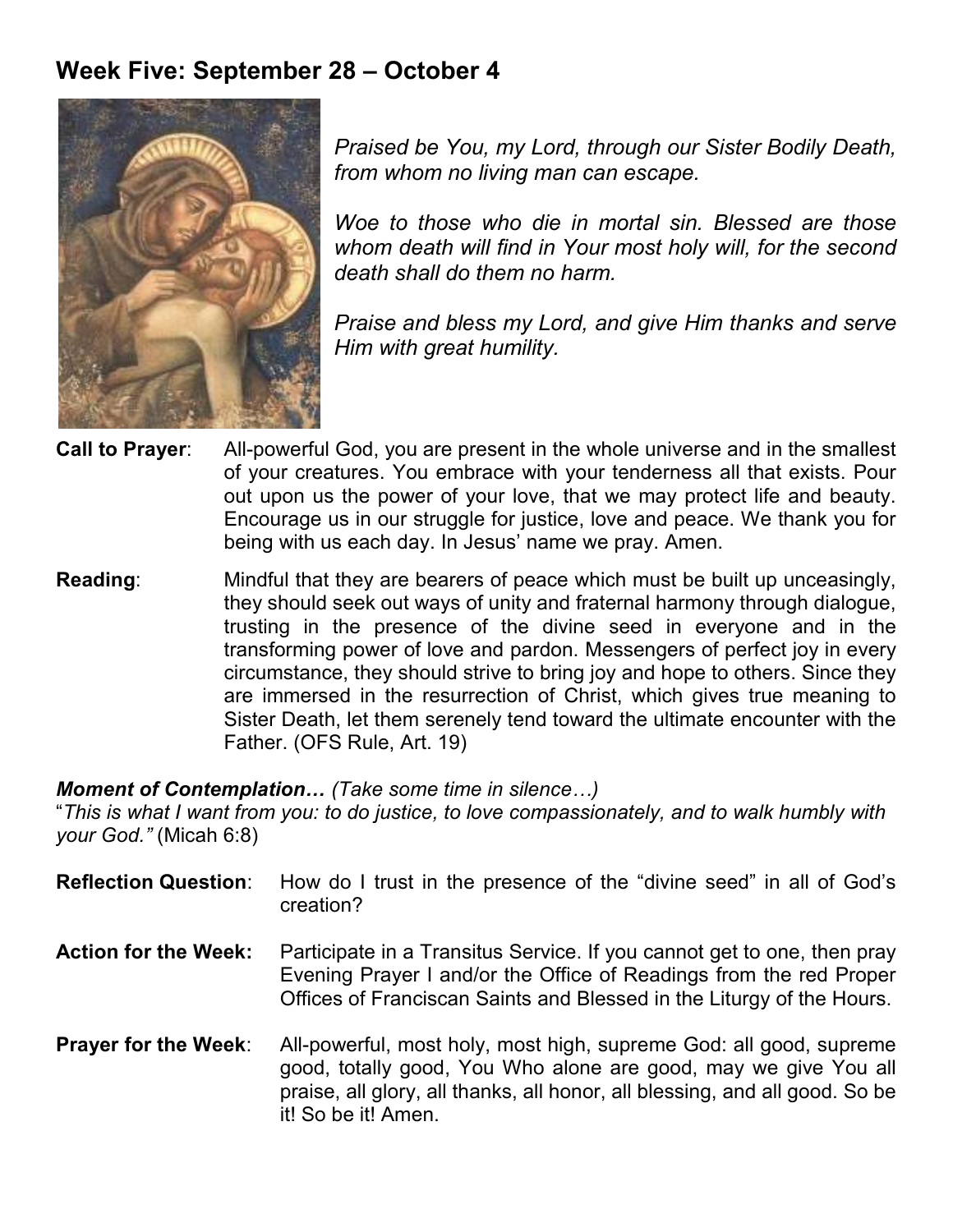

## **Honoring the Season of Creation: Political Actions On Behalf of our Common Home**

During the liturgical Season of Creation, from September 1 to the Feast of St. Francis of Assisi on October 4th, Christians around the world will be celebrating the gift of creation with special services, reflections, and prayers. How very welcome it feels to have Creation at the center of our worship! But, today unfortunately, when our own government has unleashed a war against clean air, clean water, and protected public lands, thoughts and prayers are not enough. As Pope Francis himself

reminds us in *Laudato Si,* to do our part in halting environmental degradation, we must also act –and we must learn that activism on earth's behalf is an essential "part of our Christian spirituality" (p. 149).

What sort of action can we do in four weeks that will make a difference? Here are five possibilities:

- 1. Read, reread, study and take to heart Pope Francis's analysis of our ecological situation in *Laudato Si*. If possible, study the encyclical with others from your church or community. The powerful insights in this text call us persuasively to conversion and to new ways of living in harmony with the earth and each other.
- 2. To learn about dynamic steps being taken by local communities across the nation to combat climate change, watch "Paris to Pittsburgh," a 2018 documentary directed by National Geographic filmmaker, Sidney Beaumont. You can find it on You-Tube or the National Geographic site or at Amazon. Consider holding a group showing at your church or school.
- 3. Listen to our young people. They know that they will be the inheritors of whatever we do or fail to do to curb the climate crisis. They speak with passion and a wisdom beyond their years. You can begin by listening to Severn Suzuki, a 12 year-old girl from Canada who addressed the plenary session of the Rio summit in 1992. <https://www.americanrhetoric.com/speeches/severnsuzukiunearthsummit.htm> You can also read Greta Thunberg's book, "No One is Too Small to Make a Difference." Greta is the Swedish teenager who has come to the U.S. (by boat, in order to lessen the carbon footprint) to participate in the Climate Strike at the United Nations. Or you can follow –and even join—the Sunrise Movement, a group of young people whose commitment to solving the climate crisis has motivated thousands.
- 4. Join the Climate March which is taking place in all fifty states and in 150 countries on September 20<sup>th</sup>. This is an intergenerational, non-violent event; young people and adults are coming together to demand transformative action on behalf of the environment. You can find a march near you at:<https://peoplesclimate.org/> or <https://350.org/support-climate-strikes/>